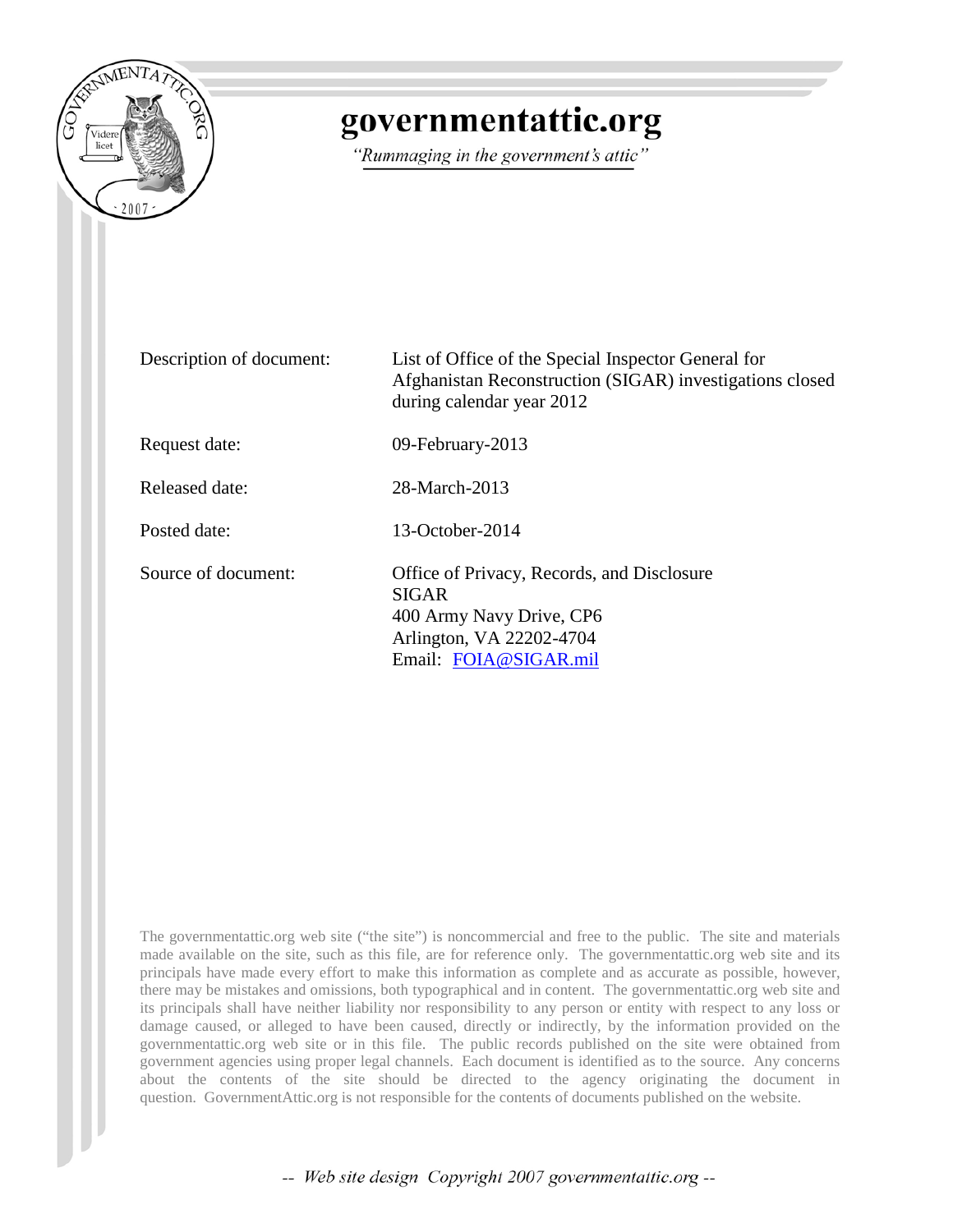

 $\textsf{SIGAR} \parallel^\textsf{office of the Special Inspection}$  General for Afghanistan Reconstruction

VIA ELECTRONIC TRANSMISSION

March 28, 2013

Re: 13-F-0004

This letter is in response to your Freedom of Information Act (FOIA) request to the Office of the Special Inspector General for Afghanistan Reconstruction (SIGAR) dated February 9, 2013. You requested a list of SIG AR investigations closed during calendar year 2012. The denial of your request by this office on March l, 2013, was based on the fact that, at the time, SIGAR did not maintain a record containing the information you requested. However, in the course of processing your request dated March I, 2013 (13-F-0005) and in the interest of proactive openness, we have decided to create the record you requested on February 9, 2013. Because this office has decided to grant your request (13-F-0004), your appeal of our initial denial is moot and the appeal file has been closed.

We granted your request under the FOIA, 5 U.S.C. § 552, as amended. Based on your request, we created a list of SIGAR investigations closed during calendar year 2012, with the information fields you specified. However, we determined that portions of this list are exempt from disclosure under the FOIA, 5 U.S.C. § 552(b)(7)(A) and (b)(7)(C). We are releasing a total of 16 pages; all 16 pages are being released in part. On pages with redactions, we have provided you with the FOIA exemptions(s) upon which the redactions were based. Exemption  $7(A)$  protects records or information compiled for law enforcement purposes, disclosure of which "could reasonably be expected to interfere with enforcement proceedings." Exemption 7(C) protects personal information in law enforcement records, disclosure of which "could reasonably be expected to constitute an unwarranted invasion of personal privacy."

Under the FOIA's administrative appeal provision, a requester has the right to administratively appeal any adverse determination an agency makes on his or her FOIA request. If you are not satisfied with this determination, you may appeal to the appellate authority within 60 days from the date of this letter. Your appeal should include a copy of your original request and this response, as well as a discussion of the reasons supporting your appeal. The envelope should be plainly marked to indicate that it contains a Freedom of Information Act appeal. If you decide to appeal, please send your appeal to:

> Office of Privacy, Records & Disclosure Special Inspector General for Afghanistan Reconstruction 2530 Crystal Drive Arlington, VA 22202-3934

Provisions of the FOIA allow us to recover part of the cost of complying with your request. In this instance, because the cost is below the minimum, there is no charge.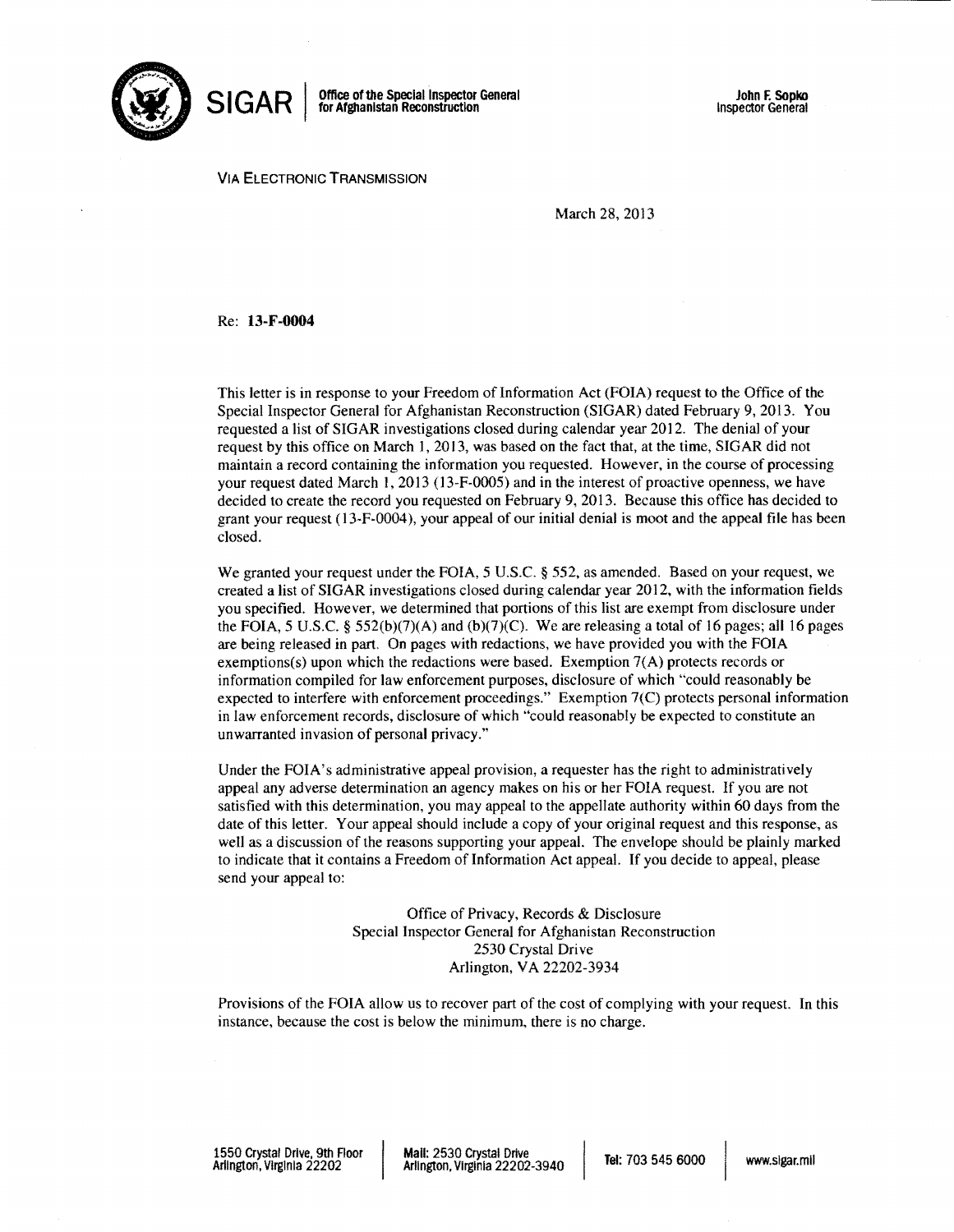If you have any questions or would like to discuss this matter, please feel free to contact this office at 703-545-6000 or sigar.pentagon.gen-coun.mbx.foia@mail.mil.

Sincerely,

ner Adam J. Weaver

Associate General Counsel

 $\alpha$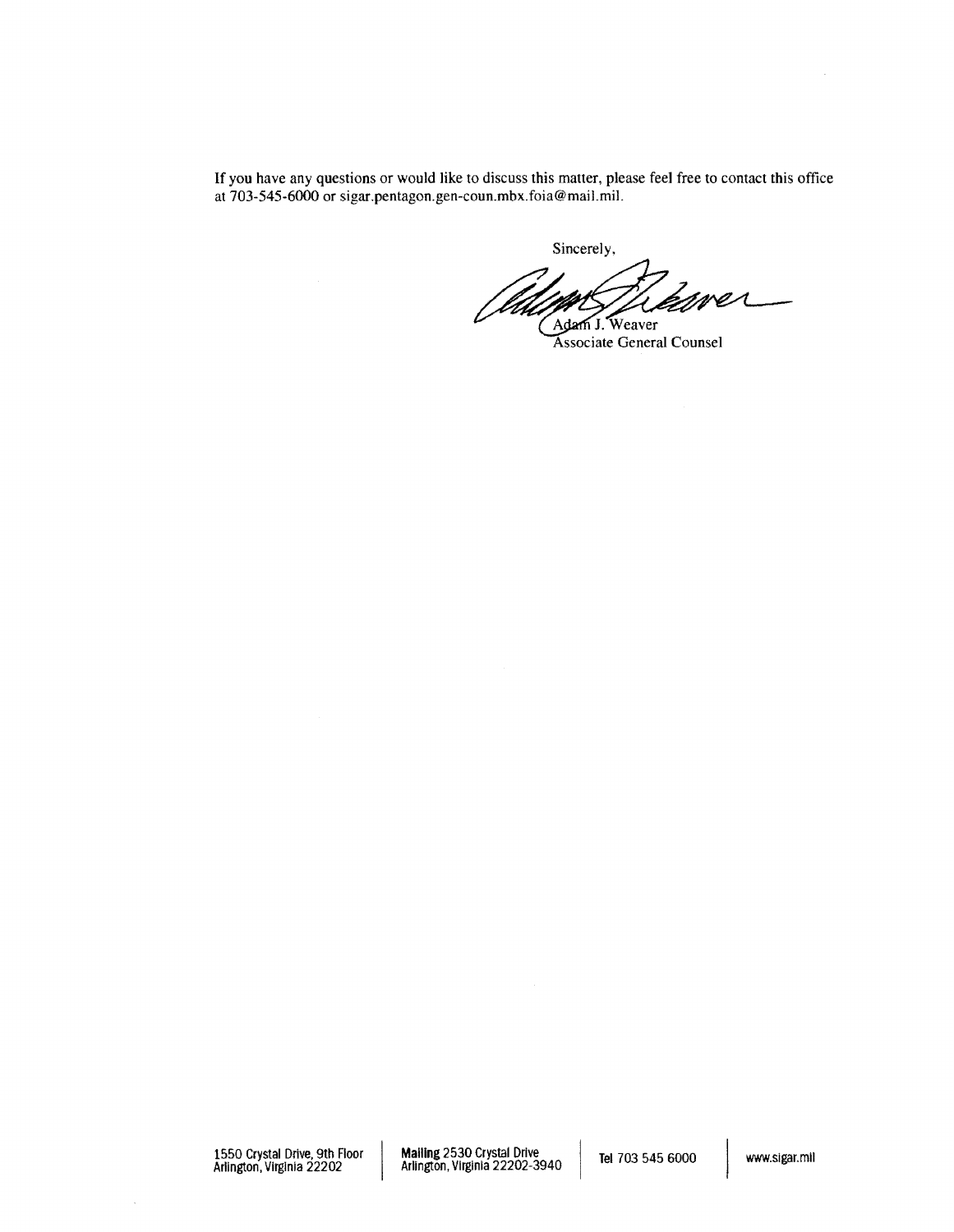## Special Inspector General for Afghanistan Reconstruction

## 2012 Closed SIGAR Investigations

| <b>NUMBER</b>                     | <b>TITLE</b>            | <b>SUBJECT</b>                                                        | <b>Case Allegation</b>                                                                                                                                                                                                                                                                                                                                                                                                                            | <b>INITITATION</b><br><b>DATE</b> | <b>CLOSURE</b><br><b>DATE</b> |
|-----------------------------------|-------------------------|-----------------------------------------------------------------------|---------------------------------------------------------------------------------------------------------------------------------------------------------------------------------------------------------------------------------------------------------------------------------------------------------------------------------------------------------------------------------------------------------------------------------------------------|-----------------------------------|-------------------------------|
| 0004-12-<br>$HRT-3$<br>0034       | EXTORTION; (b)(7)(A)    | (D)(I)(A) 8 (C)                                                       | <b>AND DES RACHA VERSION</b><br>An Afghan contractor claimed that an $(\mathbf{b})(7)(\mathsf{A})$ & $(\mathbf{C})$<br>is extorting money from contractors so that they can<br>continue to operate.                                                                                                                                                                                                                                               | 2/15/2012                         | 3/29/2012                     |
| 0005-12-<br>SLO-3-<br>0027        | <b>CORRUPTION; ETAM</b> | (b)(7)(A)<br>$(0)(I)(\Lambda) \& (C)$                                 | The complainant, $b(7)(A)$ & $(C)$<br>has an<br>innappropriate relationship with (b) (7) (A)<br>Company and that she pressured the<br>complainant to sign invoices that were incorrect.                                                                                                                                                                                                                                                           | 2/9/2012                          | 3/29/2012                     |
| 0009-12-<br><b>WFO-1-</b><br>0001 | (b)(7)(C)               | $\sqrt{(b)(7)(C)}$                                                    | Investigation initiated on June 30, 2011, after <b>HILLS</b> was<br>advised of possible fraudulent activity within the<br>(b)(7)(A)<br>, Afghanistan.<br>SIGAR opened an investigation on October 6, 2011 after<br>being contacted by <b>ECKA</b> Allegedly, the captioned subject,<br><b>ION HAT</b> awarded numerous contracts far exceeding his<br>warrant which was \$100,000 and in several instances<br>requested payments be made in cash. | 10/20/2011                        | 9/25/2012                     |
| 0010-12-<br><b>KAF-1-</b><br>0031 | (b)(7)(A)               | (b)(7)(A)                                                             | Complainant alleges pay dispute involving $(\mathsf{D})(7)(\mathsf{A})$                                                                                                                                                                                                                                                                                                                                                                           | 2/15/2012                         | 3/26/2012                     |
| 0027-12-<br><b>CLN-1-</b><br>0032 | (GE)(7)(A)              | $\overline{\mathsf{(b)}}\mathsf{(7)}\mathsf{(A)}.$<br>(b)(7)(A) 8 (C) | Complainant contacted SIGAR for assistance in collecting<br>payment of \$250,00 USD from (b)(7)(A)<br>for<br>work performed.                                                                                                                                                                                                                                                                                                                      | 2/15/2012                         | 3/26/2012                     |

 $\boxed{3}$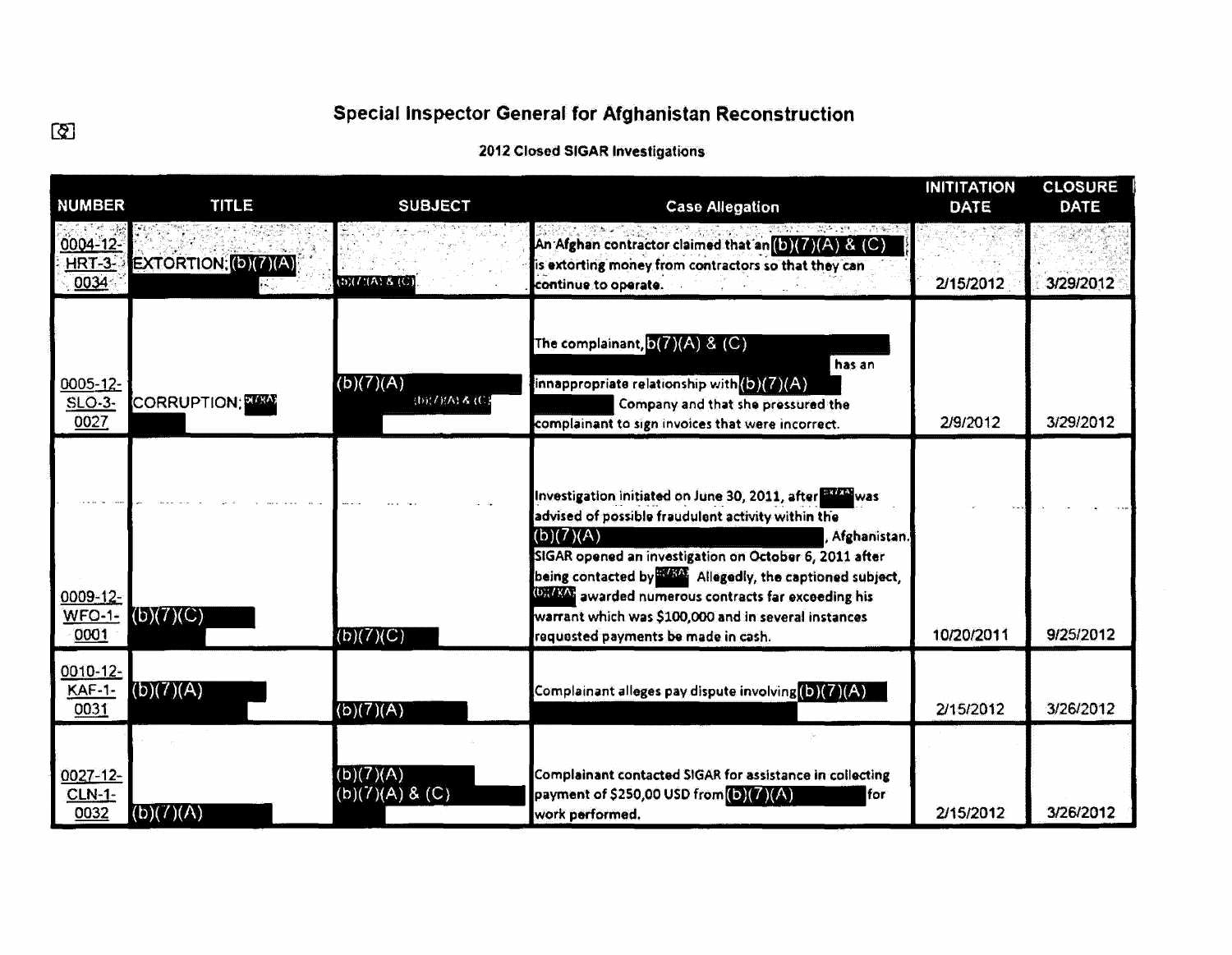| 0031-12-<br><b>WFO-6-</b><br>0007 | (b)(7)(A)<br>(2)(7)(A) 8 (C)                | $(b)(7)(A) 8 (C)$ (b)(7)(A)<br>(b)(7)(A) & (C) | (b)(7)(A) 8 (C)<br>and $(b)(7)(A)$<br>have knowingly failed to<br>pay subcontractors \$114,500 for work completed at<br>and that was billed to $(5)(7)(A)$<br>. In addition<br>(bxxxx) 8 (c) (C) (C) (A) have knowingly failed to pay \$37,076<br>owed to employees of (D)(7)(A) for work on a D(7RA) | 11/29/2011 | 10/1/2012  |
|-----------------------------------|---------------------------------------------|------------------------------------------------|-------------------------------------------------------------------------------------------------------------------------------------------------------------------------------------------------------------------------------------------------------------------------------------------------------|------------|------------|
| <b>WFO-3-</b><br>0009             | 0034-12- (b)(7)(A) & (C)                    | (b)(7)(A) 8 (C)                                | Due to correspondence considered for the $(b)(C)$ $(A)$ of a<br>separate SIGAR case subject, (b) (7)(A)<br>thought<br>that(b)(7)(A) & (C)<br>may have been involved<br>in an illegal activity based on the movement of funds within<br>an overseas account.                                           | 12/2/2011  | 10/1/2012  |
| 0036-12-<br>$KBL-1$ -<br>0072     | (b)(7)(A)                                   | (b)(7)(A)                                      | Investigation was initiated via complaint received on<br>03NOV2011 by SIGAR Hotline alleging prime contractor,<br><b>EXAMPLE 10 Day their sub-contractor for work performed</b><br>under a 0(7)(A)                                                                                                    | 3/13/2012  | 10/27/2012 |
| 0044-12-<br><b>KAF-1-</b><br>0014 | (b)(7)(A)                                   | (b)(7)(A)                                      | Case initiated for action of non-payment of OX7J(A)<br>prime contractor on $\mathbf{D}(\mathbf{Z})(\mathbf{A})$<br>contract.                                                                                                                                                                          | 12/13/2011 | 6/23/2012  |
| 0047-12-<br><b>KBL-3-</b><br>0073 | (b)(7)(A)<br>CONSTRUCTION<br><b>COMPANY</b> | (b)(7)(A)<br>Construction<br>Company           | Investigation was initiated based upon information received<br>by a complainant of corruption involving <b>(DKAIA)</b> contracts,<br>specifically a <b>CHAM</b> employee is providing bid information<br>to assist a relative in obtaining OK KO contracts.                                           | 3/13/2012  | 9/17/2012  |

 $\mathcal{A}^{\text{max}}_{\text{max}}$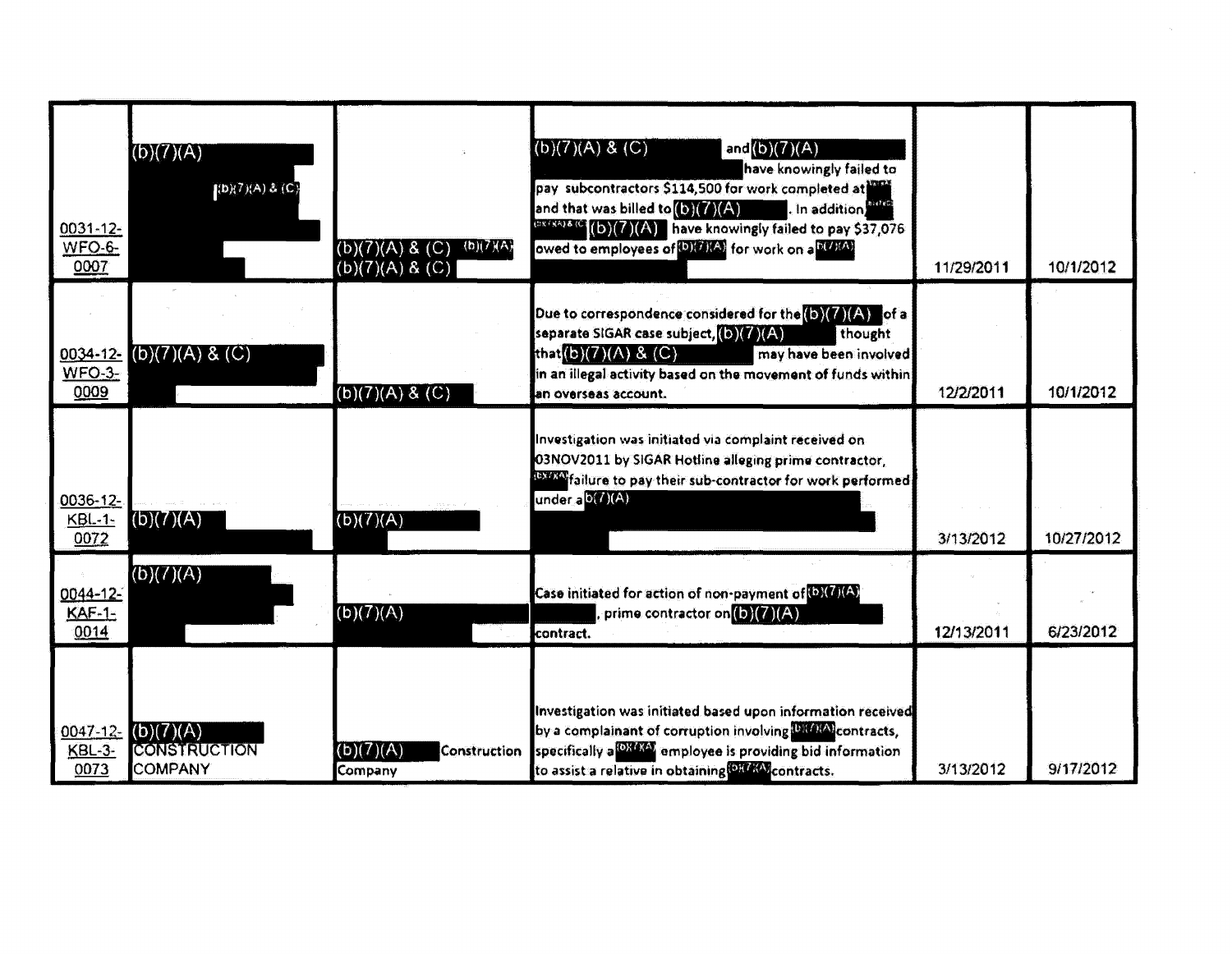| 0063-12-<br><b>CLN-5-</b><br>0033 | (b)(7)(A)                                         | (b)(7)(A)              | Investigation was initiated after information was developed<br>implicating(b)(7)(A) & (C)<br>in a<br>criminal conspiracy with $(b)(7)(A)$<br>Specifically, <b>EXAMPLES</b> is alleged to have provided bid<br>information to <b>DXAXD</b> representatives in order for them to<br>receive <b>DWW</b> contracts.                                                   | 2/15/2012 | 3/26/2012 |
|-----------------------------------|---------------------------------------------------|------------------------|-------------------------------------------------------------------------------------------------------------------------------------------------------------------------------------------------------------------------------------------------------------------------------------------------------------------------------------------------------------------|-----------|-----------|
| 0066-12-<br>$SLO-O-$<br>0074      | (b) / (A)                                         |                        | Investigation was initiated by SIGAR based on information<br>from a complainant named $(\mathsf{b})(7)(\mathsf{A})$ & $(\mathsf{C})$<br>alleged to have been a sub-contractor for (b) (A)(A)<br>a prime contractor for <b>OXAIA</b><br>(EX/RA) & Complaint stated his company had completed<br>work under contract and did not receive payment from<br>$0.3 - 14$ | 3/13/2012 | 9/21/2012 |
| <b>CLN-1-</b><br>0038             | $0092 - 12 - (b)(7)(A)$<br>NON-<br><b>PAYMENT</b> | (b)(7)(A)              | Complainant contacted SIGAR Hotline and alleged non-<br>payment by $(b)(7)(A)$<br>in the the amount of<br>\$576k for the rental of heavy equipment while conducting<br>construction projects for the U.S. government from<br>December 2010 through September 2011.                                                                                                | 2/15/2012 | 3/26/2012 |
| 0098-12-<br>$CLN-4$<br>0039       | (b)(7)(A)                                         | $\overline{(b)(7)(A)}$ | Complainant contacted SIGAR Hotline and identified<br>himself as an $(b)(7)(A)$ & $(C)$<br>Complaint alleged that $(b)(7)(A)$<br>has been<br>unresponsive to requests from $(5)(7)(A)$<br>for contact on behalf of a<br>complaint from one of its prominent members.                                                                                              | 2/15/2012 | 3/26/2012 |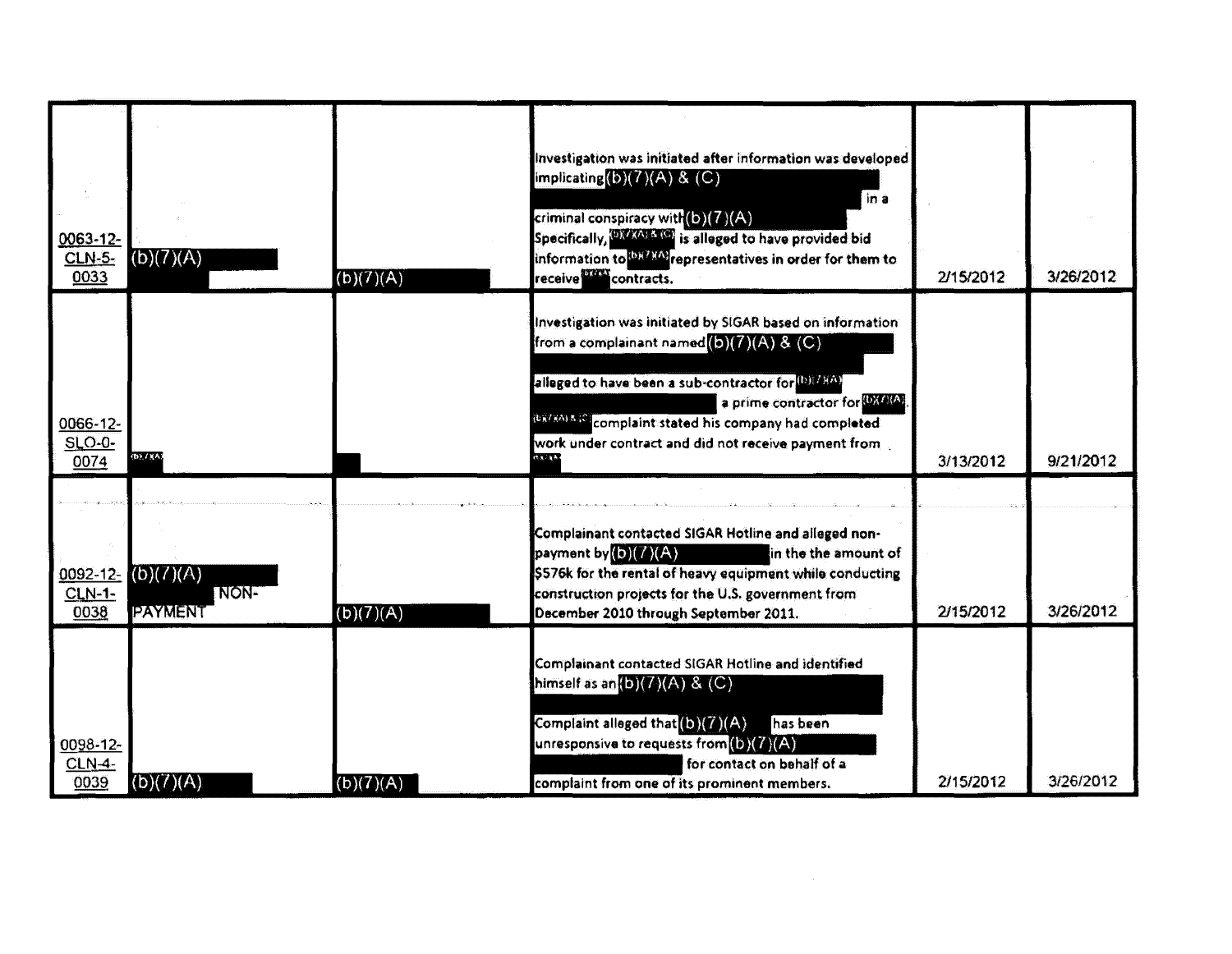| 0099-12-<br><b>KAF-1-</b><br>0041 | (b)(7)(A) <br>NON-PAYMENT                                          | (b)(7)(A)              | Complainant contacted SIGAR Hotline and forwared an e-<br>mail complaint addressed to D(Z(A) & (C)<br><b>Essentially the Complainant</b><br>alleged non-payment by (b) (7)(A)<br>company that is owned by<br>with an office in $(b)(7)(A)$                                                                             | 2/15/2012 | 3/26/2012  |
|-----------------------------------|--------------------------------------------------------------------|------------------------|------------------------------------------------------------------------------------------------------------------------------------------------------------------------------------------------------------------------------------------------------------------------------------------------------------------------|-----------|------------|
| 0106-12-<br><b>KAF-6-</b><br>0040 | $(b)(7)(A)$ NON-<br>PAYMENT                                        | $\overline{(b)(7)(A)}$ | On 02-08-12 complainant D(7)(A) & (C)<br>contacted SIGAR Hotline and<br>alleged non-payment for 14 months for cooking and<br>cleaning services provided to the (b)(7)(A)                                                                                                                                               | 2/15/2012 | 12/15/2012 |
| $0113 - 12 -$<br>$KBL-1-$<br>0048 | <b>WORK NONPAYMENT OF</b><br>303(7)(A)<br><b>SUBCONTRACTOR</b>     |                        | Complainant alleges and abandoned a project site without<br>paying(b) $(7)(A)$<br>(no further information) for work completed under<br>contract number $(b)(7)(A)$<br>allegedly failed to<br>pay all invoices submitted by since the beginning of<br>the contract. MAN allegedly owes (7)(A)<br>for<br>work completed. | 2/21/2012 | 3/27/2012  |
| $0116 - 12$<br>$CLN-1-$<br>0053   | <b>WAY NON PAYMENT OF</b><br>(D) 71(4) SUBCONTRACTOR.<br>(b)(7)(A) | (b)(7)(A)              | On January 29, 2012, (b) (7) (A) & (C)<br>called<br>the SIGAR Hotline alleging (b) (7) (A)<br>failed to pay $(b)(7)(A)$<br>subcontractor, for work completed on the<br>construction of $(b)(7)(A)$<br>under contract number(b)(7)(A)<br>The<br>complainant stated D(7)(A)                                              | 3/3/2012  | 10/6/2012  |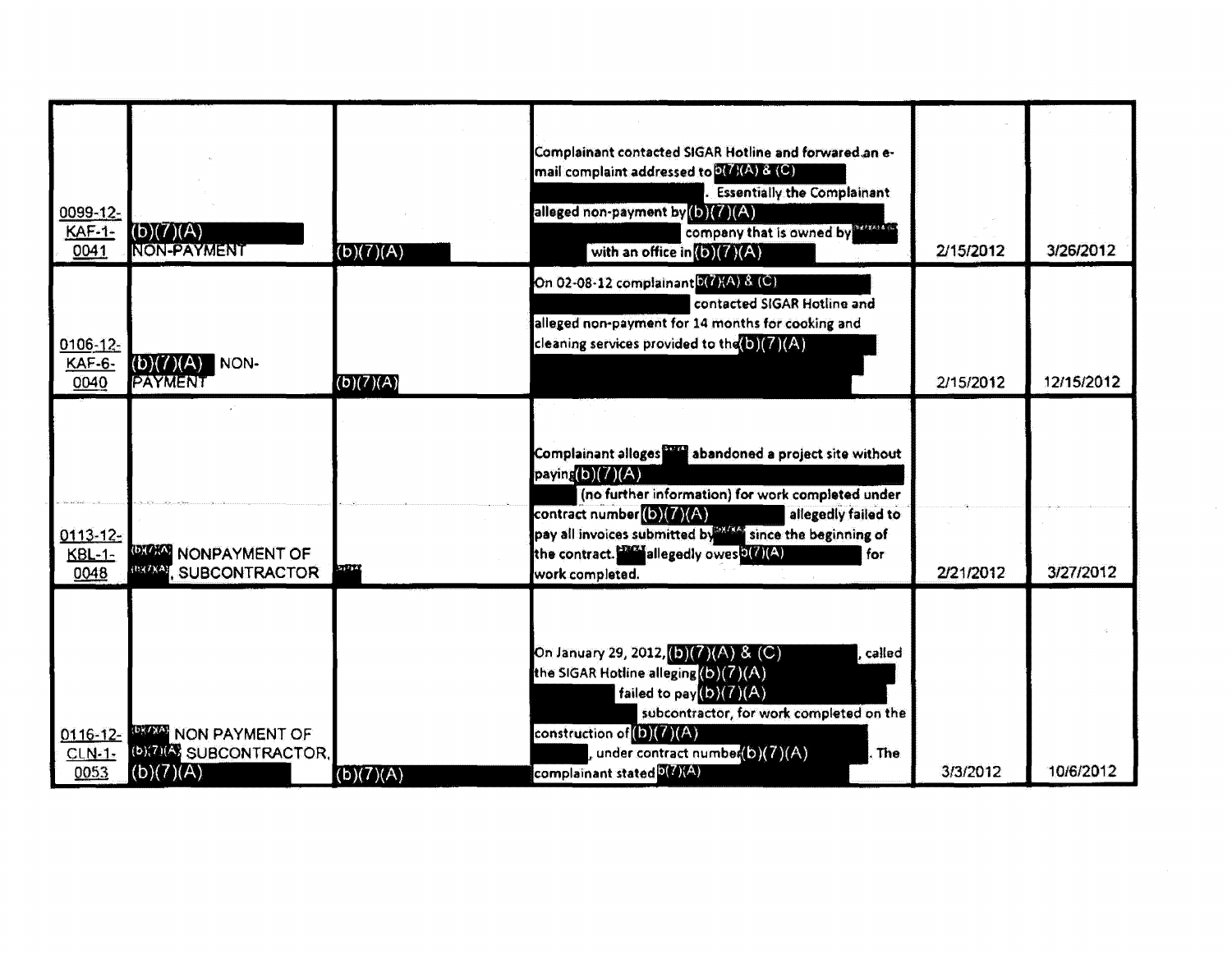| $0118 - 12 -$<br><b>CLN-1-</b><br>0050 | NONPAYMENT OF<br><b>SUBCONTRACTOR AT</b><br><b>CAMP DWYER</b> | (b)(7)(A) 8 (C)        | On January 29, 2012, (b)(7)(A) & (C)<br>contacted the SIGAR Hotline alleging(b)(7)(A) & (C)<br>had failed to<br>pay(b)(7)(A)<br>for materials supplied at Camp Dwyer.                                                                                   | 2/21/2012 | 10/13/2012 |
|----------------------------------------|---------------------------------------------------------------|------------------------|---------------------------------------------------------------------------------------------------------------------------------------------------------------------------------------------------------------------------------------------------------|-----------|------------|
| $0123 - 12$<br><b>WFO-6-</b><br>0102   | (b)(7)(A)                                                     | $(E)$ $(2)(A)$ & $(C)$ | Complainant contacted SIGAR Hotline and alleged that the<br>(b)(7)(A)<br>contract in support of (b)(7)(A)<br>within the $(b)(7)(A)$<br>approved payment to (b)(7)(A)<br>that were confiscated by the $(5)(7)(A)$<br>before delivery to the <b>BX41A</b> | 5/15/2012 | 7/13/2012  |
| 0138-12-<br>$CLN-1$ -<br>0060          | <b>MAW</b> Non-Payment                                        | b(7)(A)                | Complainant contacted SIGAR Hotline and alleged non-<br>payment by O(A)(A)<br>for a total of 36K.                                                                                                                                                       | 3/11/2012 | 3/26/2012  |
| $0142 - 12$<br><b>CLN-1-</b><br>0063   | NONPAYMENT OF<br><b>SUBCONTRACTOR BY</b><br>(b)(7)(A)         | (b)(7)(A)              | $(b)(7)(A)$ & $(C)$<br>emailed the SIGAR Hotline alleging that has not<br>paid <sup>(b)(7)/</sup> subcontractor, for full services rendered                                                                                                             | 3/11/2012 | 3/26/2012  |
| $0143 - 12$<br><b>KAF-1-</b><br>0064   | NONPAYMENT OF DIVIAL                                          | $\overline{(b)(7)(A)}$ | $(b)(7)(A)$ & $(C)$<br>emailed the SIGAR Hotline alleging(b)(7)(A)<br>failed to pay DX AC for services rendered.                                                                                                                                        | 3/11/2012 | 3/26/2012  |
| $0152 - 12$<br><b>BAF-3-</b><br>0069   | (b)(7)(A)                                                     | $\overline{(b)(7)(A)}$ | A local national requesting confidentiality contacted the<br>SIGAR hotline alleging (b)(7)(A)<br>received a double payment from the (b)(7)(A)<br>because $(b)(7)(A)$<br>had given money to a<br>person inside the $(b)(7)(A)$<br>in advance.            | 3/13/2012 | 3/26/2012  |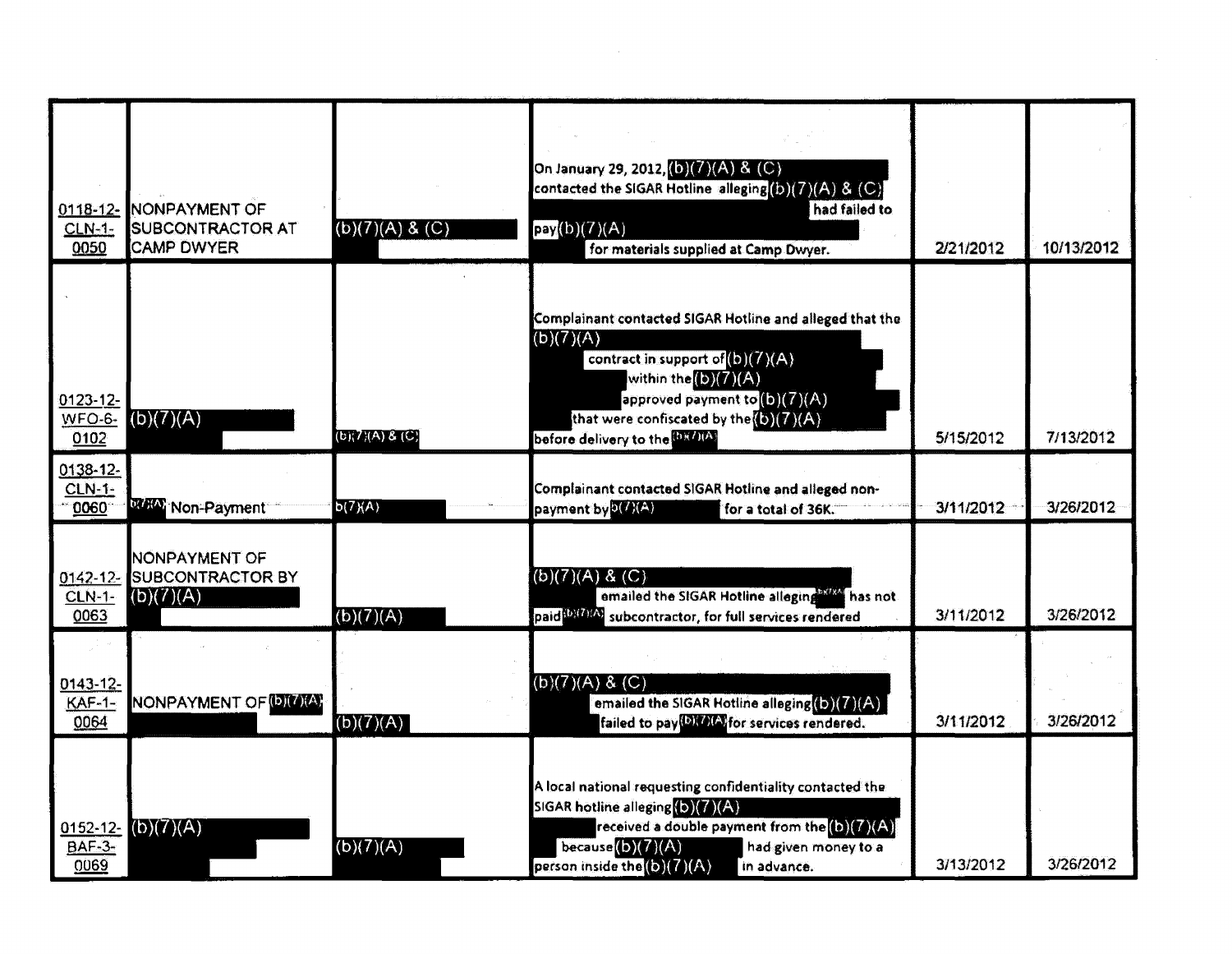| 0179-12-<br>WFO-6-<br>0090           | (b)(7)(A)<br>AFGHAN<br><b>IMMIGRATION</b><br><b>VIOLATIONS</b>                                                                                  | (b)(7)(A)                    | Complainant contacted SIGAR, requested confidentiality<br>and alleged that <b>DK KO</b> has a contract for (b) (Z)(A)<br>on one of the FOB's in Afghanistan and flew in three of<br>their employees including (b)(7)(A) & (C)<br>on a private jet to (b) (7)(A)<br>without<br>the proper documentation and medical clearances.<br>According to the Complainant, the individuals used WAW<br>to help get across the border. | 4/20/2012  | 9/28/2012  |
|--------------------------------------|-------------------------------------------------------------------------------------------------------------------------------------------------|------------------------------|----------------------------------------------------------------------------------------------------------------------------------------------------------------------------------------------------------------------------------------------------------------------------------------------------------------------------------------------------------------------------------------------------------------------------|------------|------------|
| $0201 - 12$<br><b>KAF-1-</b><br>0104 | (b)(7)(A)                                                                                                                                       | (b)(7)(A) 8 (C)<br>(b)(7)(A) | (b)(7)(A) 8 (C)<br>Southern<br>Afghanistan, BADA reported to (b)(7)(A) that a February,<br>16, 2012 audit at the (b) (Z) (A)<br>revealed systematic over charging by (b) (7) (A)<br>a subsidiary of $(b)(7)(A)$                                                                                                                                                                                                            | 6/25/2012  | 10/14/2012 |
| <b>HRT-1-</b><br>0005                | (b)(7)(A) 8 (C)<br>(b)(7)(A)<br><b>MISAPPROPRIATION OF</b><br>0020-11- MEDICAL SUPPLIES, NON<br><b>IDELIVERABLE</b><br><b>STATEMENT OF WORK</b> | (b)(7)(A) 8 (C)              | (b)(7)(A) 8 (C)<br>reported that a US Govt Contract had been manipulated by<br>contractor, $(b)(7)(A)$<br>specifically $(b)(7)(A)$ & $(C)$ , had not delivered on<br>(b)(7)(A)(A) & (C) requirements set forth in the contract.                                                                                                                                                                                            | 10/11/2010 | 1/18/2012  |
| 0025-11-<br><b>KAF-1-</b><br>0008    | UNKNOWN SUBJECT(S).<br>$\overline{(b)}$ $\overline{(7)}$ $\overline{(A)}$<br>AN NGO<br>INVOLVED IN(b)(7)(A)<br><b>SUBJECT; CONTRACT</b>         | $b(7)(A)$ & (C)              | Allegations raised of <b>Figure</b> mismanagement (lack of<br>oversight), corruption (payments to Afghan powerbrokers,<br>ghost project and fraud of the (D)(Z)(A)                                                                                                                                                                                                                                                         | 10/12/2010 | 3/1/2012   |

 $\sim$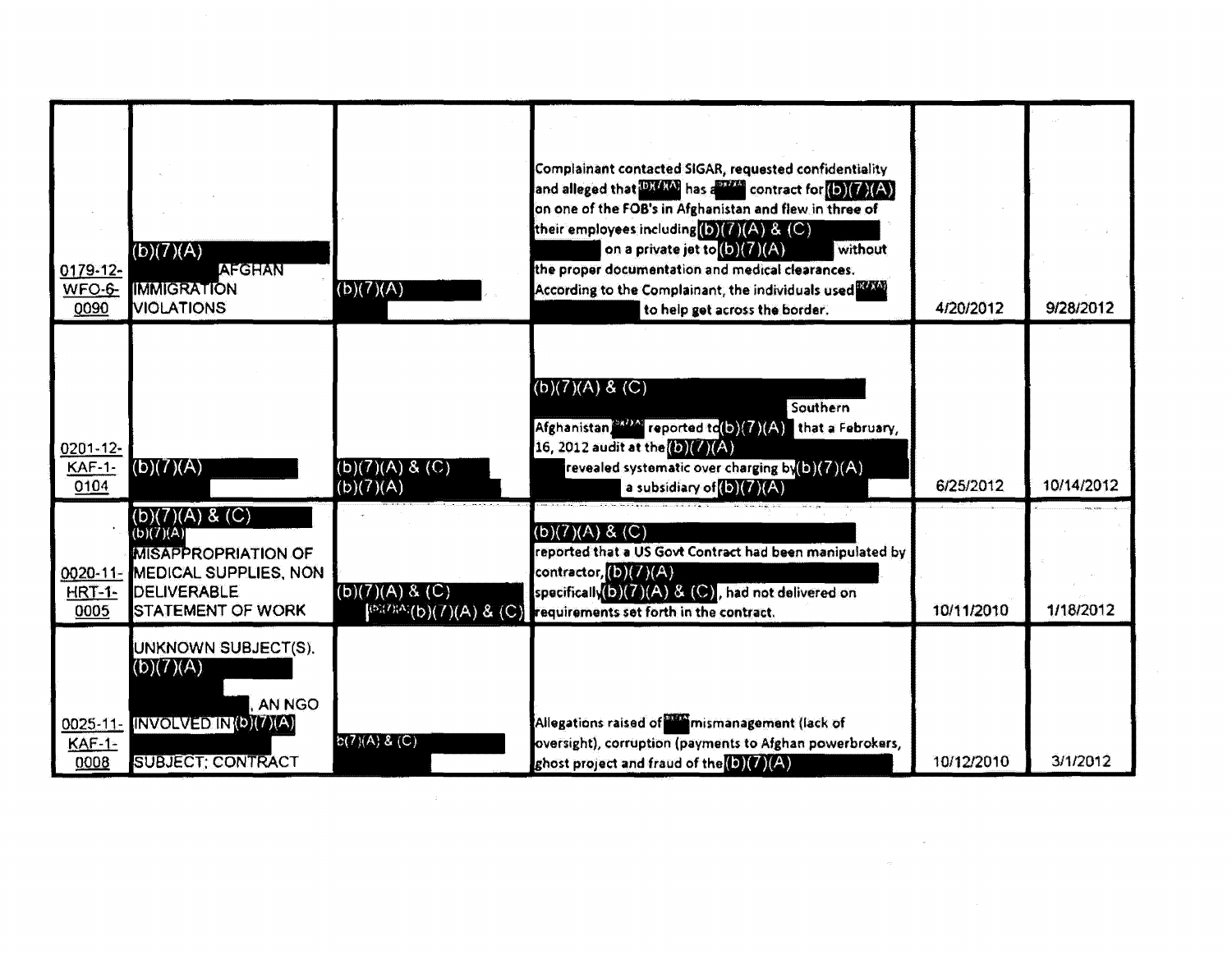| $0157 - 11 -$<br><b>WFO-1-</b><br>0021 | b(7)(A)<br><b>FALSE CLAIMS ACT</b>                                      | $\overline{(b)(7)(A)}$ | Investigation predicated on receipt of information provided<br>by a former task manager from DITAA<br>The former employee provided detailed information on<br>mischarging of overhead between four different task<br>orders            | 1/6/2011  | 10/2/2012 |
|----------------------------------------|-------------------------------------------------------------------------|------------------------|----------------------------------------------------------------------------------------------------------------------------------------------------------------------------------------------------------------------------------------|-----------|-----------|
| $0159 - 11$<br><b>WFO-1-</b><br>0023   | $b(7)(A)$ & (C)<br>8 USC 287<br><b>FALSE CLAIMS ACT</b>                 | (b)(7)(A) 8 (C)        | Investigation predicated upon request from the<br>requested SIGAR's<br>assistance in the investigation of <i>interest</i> regarding cost<br>mischarging issues in conjunction with contracts performed<br>by (b)(7)(A) in Afghanistan. | 1/6/2011  | 10/4/2012 |
|                                        | UNKNOWN SUBJECTS (S);<br><b>BIMAL FUNDING TO</b><br>(b)(1)(A)           |                        |                                                                                                                                                                                                                                        |           |           |
| $0167 - 11 -$<br>$BAF-1-$<br>0031      | <b>ALLEGED</b><br><b>CONTRACT FRAUD</b>                                 | $\overline{(b)(7)(A)}$ | Allegations of possible misuse of <b>DXXXX</b> funds for <b>DRATA</b><br>within <b>DITAG</b> province.                                                                                                                                 | 1/7/2011  | 3/1/2012  |
| $KBL-1$ -<br>0034                      | (b)(7)(A)<br><b>SUBJECT:</b><br>0177-11- CONTRACT FRAUD IN<br>(b)(7)(A) | $(5772)$ Å             | D(7)(A) 8 (C)<br>stated<br>failed to pay that for work completed on<br>(b)(7)(A)<br>(b)(7)(A)<br>was a Tier 1<br>subcontractor to <b>DIAM</b> as prime for the (b)(7)(A)<br>is owed $b(7)(A)$                                          | 1/11/2011 | 12/3/2012 |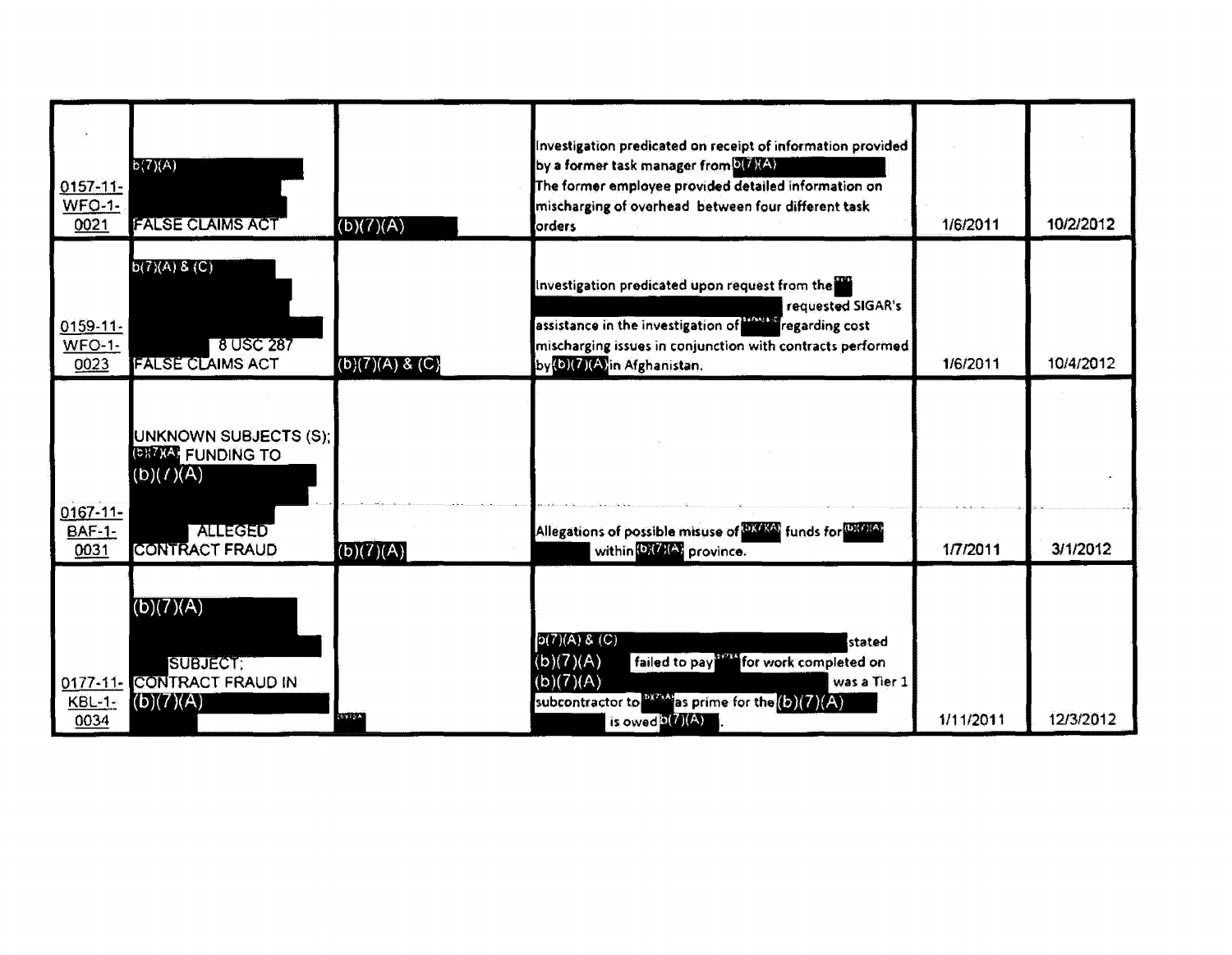| Complainant alleges various types of mischarging and<br>potential contract fraud in connection with D(T)(A)<br>(b)(7)(A)<br>0208-11<br><b>MISCHARGING AND</b><br>$CLN-3-$<br>2/24/2012<br>0039<br><b>FALSE INVOICING</b><br>$\overline{(b)(7)(A)$ & $(C)$<br>1/24/2011<br>(b)(7)(A) & (C)<br>reported that a b(Z)(A)<br>UNKNOWN SUBJECT(S);<br>was given to the <b>ERAN</b> who awarded a contract to<br>(6)(7)(A)<br>(b)(7)(A)<br>Company $(b)$ (7)(4) to build $(b)$ (7)(A)<br>0334-11-<br>$\overline{(b)(7)(A)}$<br>The building was inspected by O. A. and<br><b>KBL-3-</b><br><b>BAMIYAN PROVINCE: I</b><br>9/23/2012<br>5/12/2011<br>0055<br>determined uninhabitable because of poor construction.<br>(b)(7)(A)<br>had a <b>COU</b> contract to<br>$\overline{(b)(7)(A)}$<br>construct an $(b)(7)(A)$<br>$in \mathbb{C}(7)(A)$<br>Afghanistan. (D)(7)(A) | <b>KAF-1-</b><br>0038 | (b)(7)(A)<br>SUBJECT, CONTRACT<br>0207-11- FRAUD (FALSE CLAIM)<br>(b)(7)(A) | (b)(7)(A) | This investigation was initiated based upon allegations that<br>(DK) A had not paid their subcontractors on various<br>contracts. The allegation were unfounded in that other<br>companies were identified (b)(7)(A)<br>as not<br>paying their subcontractors and seperate investigations<br>were initiated. | 1/24/2011 | 9/29/2012 |
|-----------------------------------------------------------------------------------------------------------------------------------------------------------------------------------------------------------------------------------------------------------------------------------------------------------------------------------------------------------------------------------------------------------------------------------------------------------------------------------------------------------------------------------------------------------------------------------------------------------------------------------------------------------------------------------------------------------------------------------------------------------------------------------------------------------------------------------------------------------------|-----------------------|-----------------------------------------------------------------------------|-----------|--------------------------------------------------------------------------------------------------------------------------------------------------------------------------------------------------------------------------------------------------------------------------------------------------------------|-----------|-----------|
|                                                                                                                                                                                                                                                                                                                                                                                                                                                                                                                                                                                                                                                                                                                                                                                                                                                                 |                       |                                                                             |           |                                                                                                                                                                                                                                                                                                              |           |           |
|                                                                                                                                                                                                                                                                                                                                                                                                                                                                                                                                                                                                                                                                                                                                                                                                                                                                 |                       |                                                                             |           |                                                                                                                                                                                                                                                                                                              |           |           |
| (b)(7)(A)<br>advised they have approximately \$900,000 in<br><b>CONTRACT FRAUD IN</b><br>$0337 - 11 -$<br>  (b) (7) (A)  <br>(b) $(7)(C)$<br>unpaid invoices submitted to (b) (4) and the project and<br><b>b(7)(A)</b> PRIME CONTRACT<br>$KBL-1$ -                                                                                                                                                                                                                                                                                                                                                                                                                                                                                                                                                                                                             |                       | SUBJECT:                                                                    |           | subcontracted the project to (b) (Z)(A)                                                                                                                                                                                                                                                                      |           |           |

 $\mathcal{L}^{\text{max}}_{\text{max}}$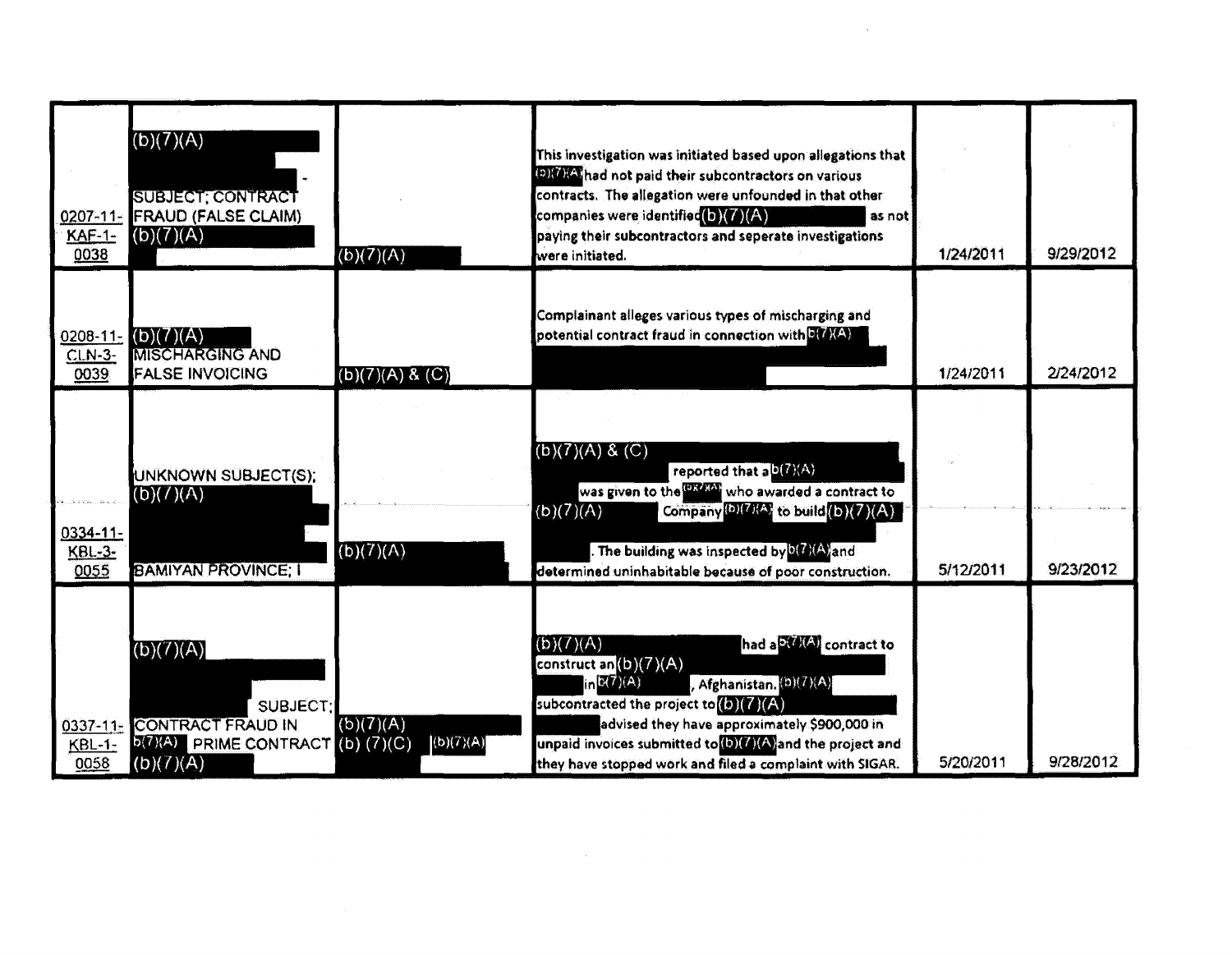| 0369-11-<br><b>WFO-6-</b><br>0066 | <b>CHRISTOPHER</b><br><b>DROTLEFF; JUSTIN</b><br><b>CANNON</b>                                | Justin; Paravant LLC; XE LLC<br>(formerly Blackwater<br>Worldwide) | Mr. Cannon and Mr. Drotleff were involved in a traffic<br>accident in Kabul, Afghanistan. In the immediate aftermath<br>of this accident, Mr. Cannon, using a AK-47 assault rifle and<br>Mr. Drotleff, using a 9mm pistol, engaged a Toyota Corolla<br>that had approached the accident scene. The rounds fired<br>Drotleff, Christopher; Cannon, by Mr. Cannon and Mr. Drotleff killed Mr. Romal<br>Mohammad Naiem (Mr. Naiem), a passenger in the Toyota<br>Corolla and seriously wounded Mr. Fareed Haji Ahmad, the<br>driver of the car.                                                                                                                                                                                   | 6/21/2011 | 9/28/2012 |
|-----------------------------------|-----------------------------------------------------------------------------------------------|--------------------------------------------------------------------|--------------------------------------------------------------------------------------------------------------------------------------------------------------------------------------------------------------------------------------------------------------------------------------------------------------------------------------------------------------------------------------------------------------------------------------------------------------------------------------------------------------------------------------------------------------------------------------------------------------------------------------------------------------------------------------------------------------------------------|-----------|-----------|
| <b>WEQ-4-</b><br>0067             | (b)(7)(A)<br><b>FALSE CLAIMS</b><br>0373-11- ACT, TRUTH IN<br>NEGOTIATIONS ACT; CIVIL<br>CASE | (b)(7)(A)                                                          | b(7)(A)<br>considered against for possible violation of<br>the False Claim Act and the Truth in Negotiations Act, as it<br>relates to <b>DWAN</b> questionable <sup>D</sup> (7)(A)<br>for which<br><b>BX73A is the single provider for all (DX73A) contracts</b>                                                                                                                                                                                                                                                                                                                                                                                                                                                               | 6/27/2011 | 8/24/2012 |
| 0375-11-<br><b>WFO-5-</b><br>0068 | $(b)(7)(A)$ & $(C)$                                                                           | $(DX^7XA) 8 (C)$                                                   | (b)(7)(A) entered into purchase agreement with<br><b>IDX7FA) &amp; (8)</b> for the provision of electrical supplies and labor<br>for upgrades to the $(\bullet)(7)(A)$<br>This PO provided<br>for an initial cash payment of AFN 181,050 (\$4,000.22) in<br>CERP funds for start-up costs associated with the project in<br>response to an invoice submitted by the tale (b)(2)(A)<br>An additional cash payment of AFN 22,630<br>(\$500.00) in CERP funds was due to be paid to the MATA at<br>the conclusion of the project. Following his receipt of the<br><b>DITION CO</b> failed to<br>initial payment on $\mathfrak{D}(7)(\mathsf{A})$<br>commence work on the (b) (7) (A)<br>as required by the<br>purchase agreement. | 6/27/2011 | 9/28/2012 |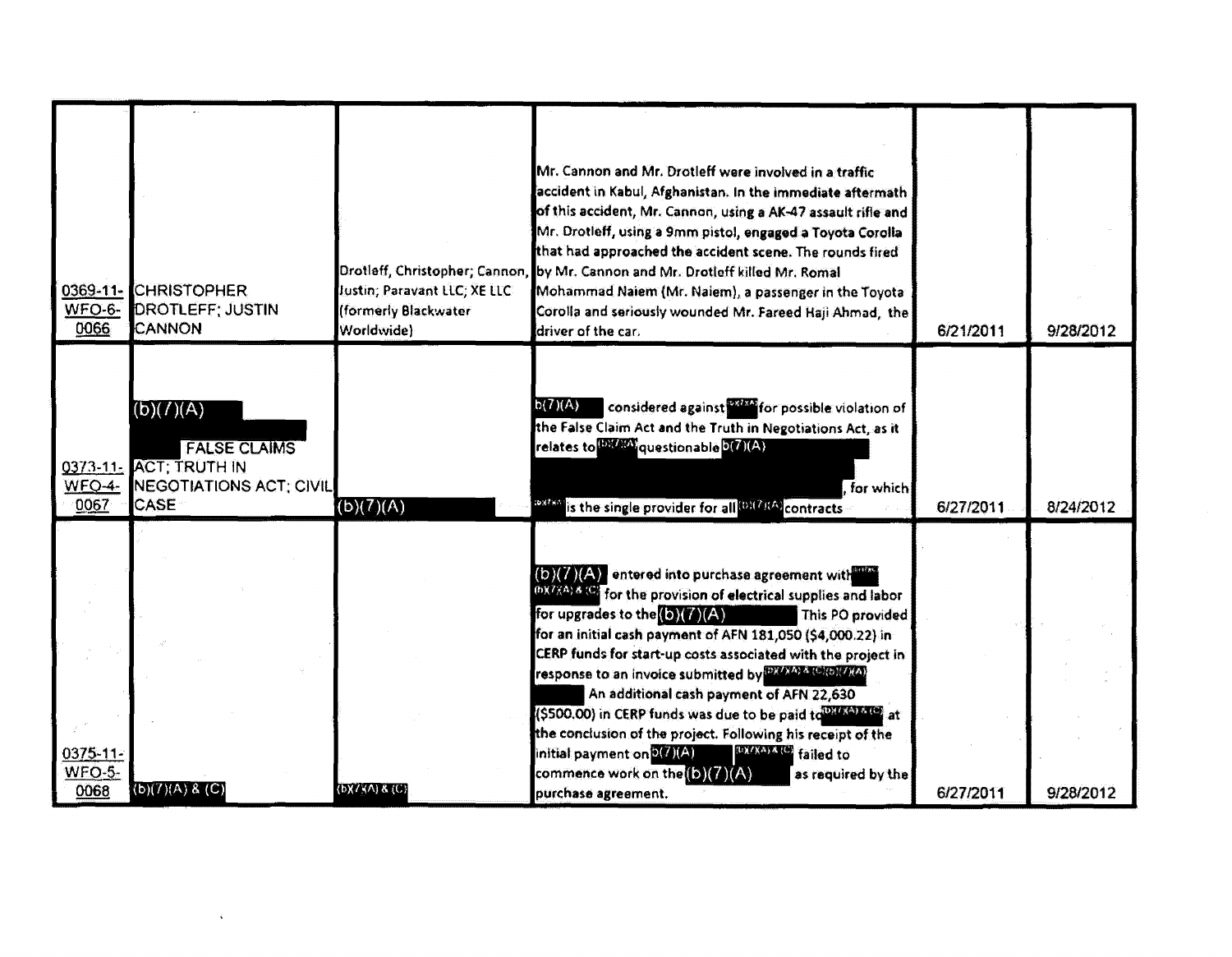| $0379 - 11 -$<br><b>WFO-1-</b><br>0070 | (b)(7)(A)<br>(0)(7)(A) & (C)                                                                                           | $(b)(7)(A)$ & (C)<br>$\langle \mathrm{fb} \rangle (I) (A)$ | Proposed debarment recommendation is based upon the<br>findings of $D(A)(A)$<br>has failed to maintain adequate internal controls<br>required to properly document payments for (D)(7)(A)<br>made to it under the (b) (7)(A)<br>between <sup>(b</sup> (7)(A)                                                 | 6/28/2011 | 9/27/2012  |
|----------------------------------------|------------------------------------------------------------------------------------------------------------------------|------------------------------------------------------------|--------------------------------------------------------------------------------------------------------------------------------------------------------------------------------------------------------------------------------------------------------------------------------------------------------------|-----------|------------|
| <b>KBL-3-</b><br>0073                  | (b)(7)(A) & (C)<br>EXTORTION<br>0387-11- ARTICLE 456 AFGHAN<br>PENAL CODE; EXTORTION $(b)(7)(A)$ & $(C)$<br>18 USC 872 |                                                            | (b)(7)(A) 8 (C)<br>reported(b)(7)(A) & (C)<br>extorted b(7)(A)<br>subcontractor to (b)(7)(A)<br>under (b)(4)(A) contract                                                                                                                                                                                     | 7/10/2011 | 2/9/2012   |
|                                        |                                                                                                                        |                                                            | (b)(7)(A) & (C)<br> b(7)(A) <br>(b)(7)(A) & (C) advised there are eight contracts<br>valued at \$b(7)(A)<br>to $b(7)(A)$<br>l. A                                                                                                                                                                             |           |            |
| 0390-11-<br><b>CLN-5-</b><br>0074      | (b)(7)(A)                                                                                                              | (b)(7)(A) 8 (C)                                            | document review of $O(7)(A)$<br>revealed that of the D(7)(A)<br>ordered<br>and paid for by the USG, approximately D(7)(A)<br>were<br>delivered resulting in the pilferage of approximately<br>b(7)(A)                                                                                                        | 7/14/2011 | 10/28/2012 |
| 0395-11-<br>$WFO-1-$<br>0076           | $b(7)(A)$ & $(C)$<br><b>USC</b><br>201<br>at the News                                                                  | b(7)(A) 8 (C)                                              | A cooperating witness reported that $(b)(7)(A)$ & $(C)$<br>solicited a kickback from<br>his company, (b)(7)(A)<br>on a contract<br>that <b>1914. The set of the state of the CW</b> reported that <b>1914. (9)</b><br>advised he would award the D(7)(A)<br>$_{\text{eff}}(5)(7)(A)$<br>provided him D(7)(A) | 7/19/2011 | 9/26/2012  |

 $\mathcal{O}(\mathcal{O}(\log n))$ 

 $\sim 10^{11}$ 

 $\mathbf{v}$ 

 $\sim$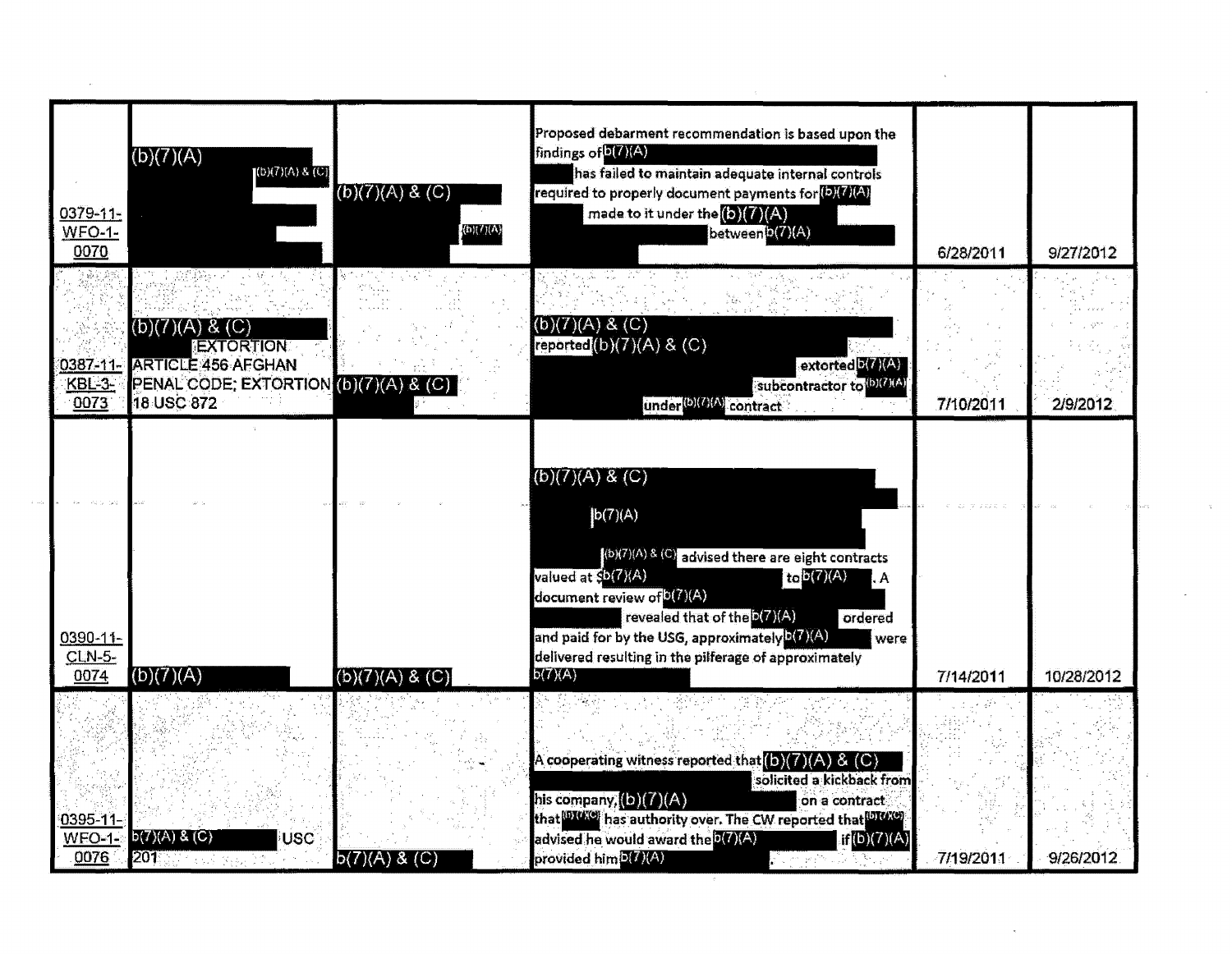| 0404-11-<br><b>WFO-1-</b><br>0080    | UNKNOWN: INTIMIDATION<br>OF LOCAL NATIONAL (LN)<br><b>CONTRACTORS BY</b><br>(b)(7)(A)<br><b>TO OBTAIN</b><br><b>KICKBACKS FOR</b><br><b>CONTRACTS</b> | Unknown                          | The $(b)(7)(A)$<br>received an<br>anonymous letter alleging unidentified (b)(7)(A)<br>Afghanistan, coerced and intimidated local<br>national (LN) personnel to commit fraud through kickback.<br>schemes. The letter stated (b) (7) (A)<br>forced<br>(b)(7)(A)<br>to submit over-priced local<br>contracts for $b(7)(A)$                                                         | 8/4/2011  | 8/28/2012  |
|--------------------------------------|-------------------------------------------------------------------------------------------------------------------------------------------------------|----------------------------------|----------------------------------------------------------------------------------------------------------------------------------------------------------------------------------------------------------------------------------------------------------------------------------------------------------------------------------------------------------------------------------|-----------|------------|
| 0406-11-<br>$KBL-1$ -<br>0081        | $\left\{ \mathrm{DX}\mathcal{U}\right\} \mathbb{A}\mathbb{A}$<br>$\overline{(b) (7)(C)}$                                                              | $(b)$ $(7)(C)$<br>$(b)$ $(7)(C)$ | This investigation was initiated based upon information<br>that $(b)$ $(7)(C)$<br>, allegedly<br>diverted $b(7)(A)$<br>funds into a libit (MA)<br>bank account in the name of                                                                                                                                                                                                    | 8/8/2011  | 9/30/2012  |
| 0414-11-<br><b>WFO-1-</b><br>0086    | <b>ADAP INVESTIGATIVE</b><br>EAD: D(7)(A) & (C)                                                                                                       | (b)(7)(A) 8 (C)                  | Contingency contracts were paid in cash and involve<br>reconstruction and/or <sup>p(ARA)</sup> funds; significant amounts of<br>cash sent to Afghanistan for reconstruction remains<br>unaccounted for due to poor internal controls and<br>inadequate documentation. Based on questionable<br>financial transactions reviewed concerning and an<br>investigation was initiated. | 8/16/2011 | 10/16/2012 |
| $0415 - 11$<br><b>WFO-1-</b><br>0087 | <b>ADAP INVESTIGATIVE</b><br>LEAD(b)(7)(A) & (C)                                                                                                      | $(b)(7)(A)$ & (C)                | Investigation initiated after a review of suspicious financial<br>transactions D(7)(A) & (C)<br>which occurred between b(7)(A)<br>During that time he received MAAY & IC                                                                                                                                                                                                         | 8/16/2011 | 9/25/2012  |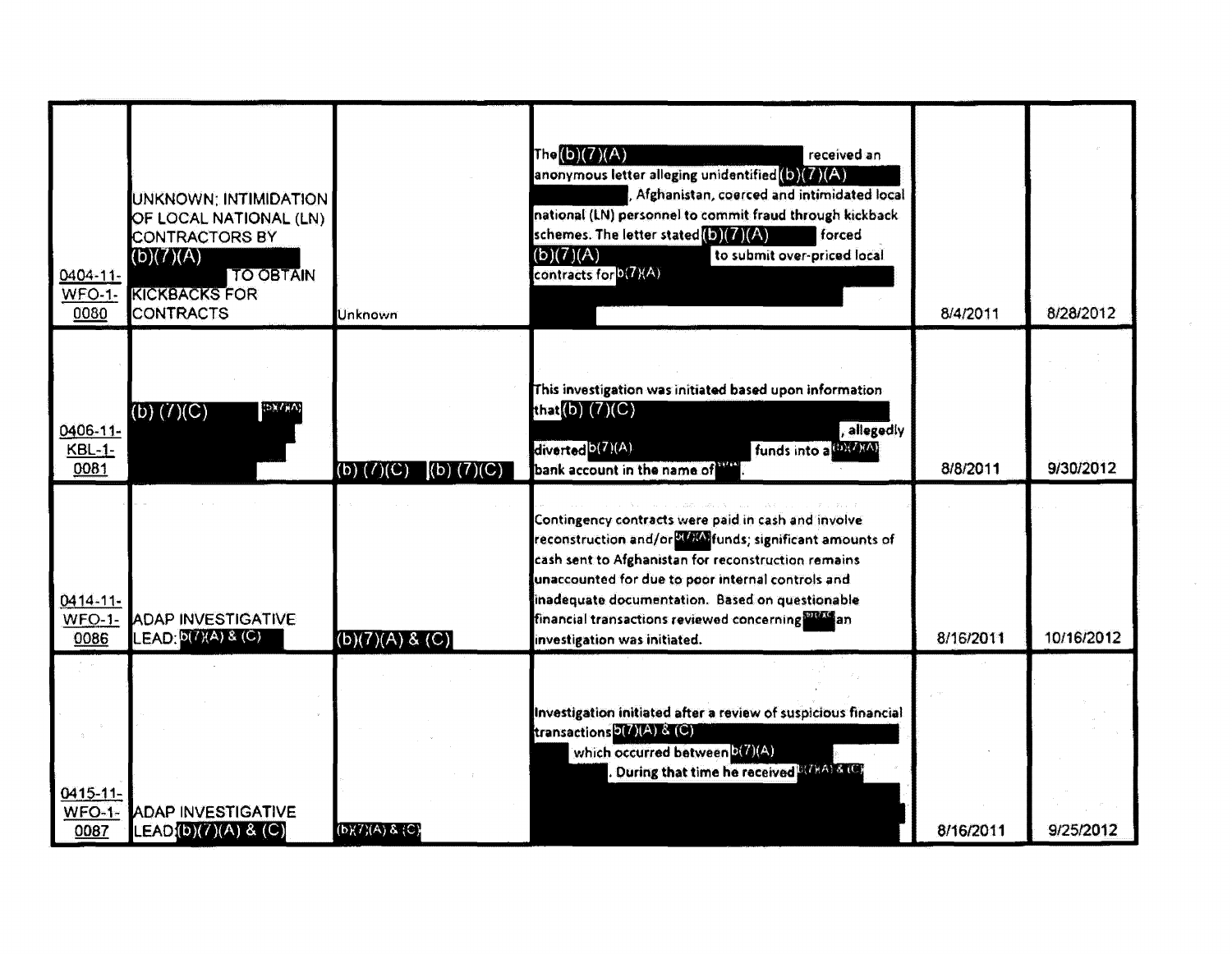| $0416 - 11$<br><b>WFO-1-</b><br>0088 | <b>DIVICE INVESTIGATIVE</b><br>$LEAD:$ $(D)(7)(A) 8 (C)$                | (b)(7)(A) 8 (C)        | A review of financial data <sup>317XA</sup> revealed captioned subject<br>conducted suspicious financial transactions from<br>b(7)(A)<br>On $(A^2)(A)$ DRAIA) & (C)<br>visited a<br>b(7)(A)<br>branch in $b(7)(A)$<br><b>With</b><br>him he carried a bank deposit bag with a large amount of<br>cash, estimated to be as much as O(7)(A) | 8/16/2011 | 8/28/2012 |
|--------------------------------------|-------------------------------------------------------------------------|------------------------|-------------------------------------------------------------------------------------------------------------------------------------------------------------------------------------------------------------------------------------------------------------------------------------------------------------------------------------------|-----------|-----------|
| 0428-11-<br>$CLN-1-$<br>0093         | UNKNOWN SUBJECTS:<br>DBA(D)(7)(A)<br>AND(b)(7)(A)<br><b>BID RIGGING</b> | $\overline{(b)(7)(A)}$ | This investigation was initiated based on information<br>received from <b>ORAN</b> that a review of the (b)(7)(A)<br>identified \$9 million in<br>questionable costs. There are two areas of particular<br>interest to investigations. D. 71(A)                                                                                           | 8/30/2011 | 9/30/2012 |
| 0430-11-<br>$KBL-1-$<br>0095         | (b) $(7)(C)$<br><b>BRIBERY/GRATUITIES:</b><br>CONFLICT OF INTEREST      | (b) (7)(C)             | This investigation was initiated based upon information<br>received from a credible Confidential Human Source (CHS)<br>who reported $(b)(7)(A)$ & $(C)$<br>is using her<br>contacts with the <b>BIZ (2)</b> to obtain contracts                                                                                                           | 9/8/2011  | 9/5/2012  |
| $0432 - 11$<br><b>KBL-1-</b><br>0097 | (b)(7)(A)                                                               | (b)(7)(A)              | Investigation based or $\left(\bullet\right)\left(7\right)\left(A\right)$<br>complaint against $(b)(7)(A)$<br>for \$900,000 nonpayment.                                                                                                                                                                                                   | 9/14/2011 | 2/24/2012 |

 $\sim$   $\sim$ 

 $\sim 100$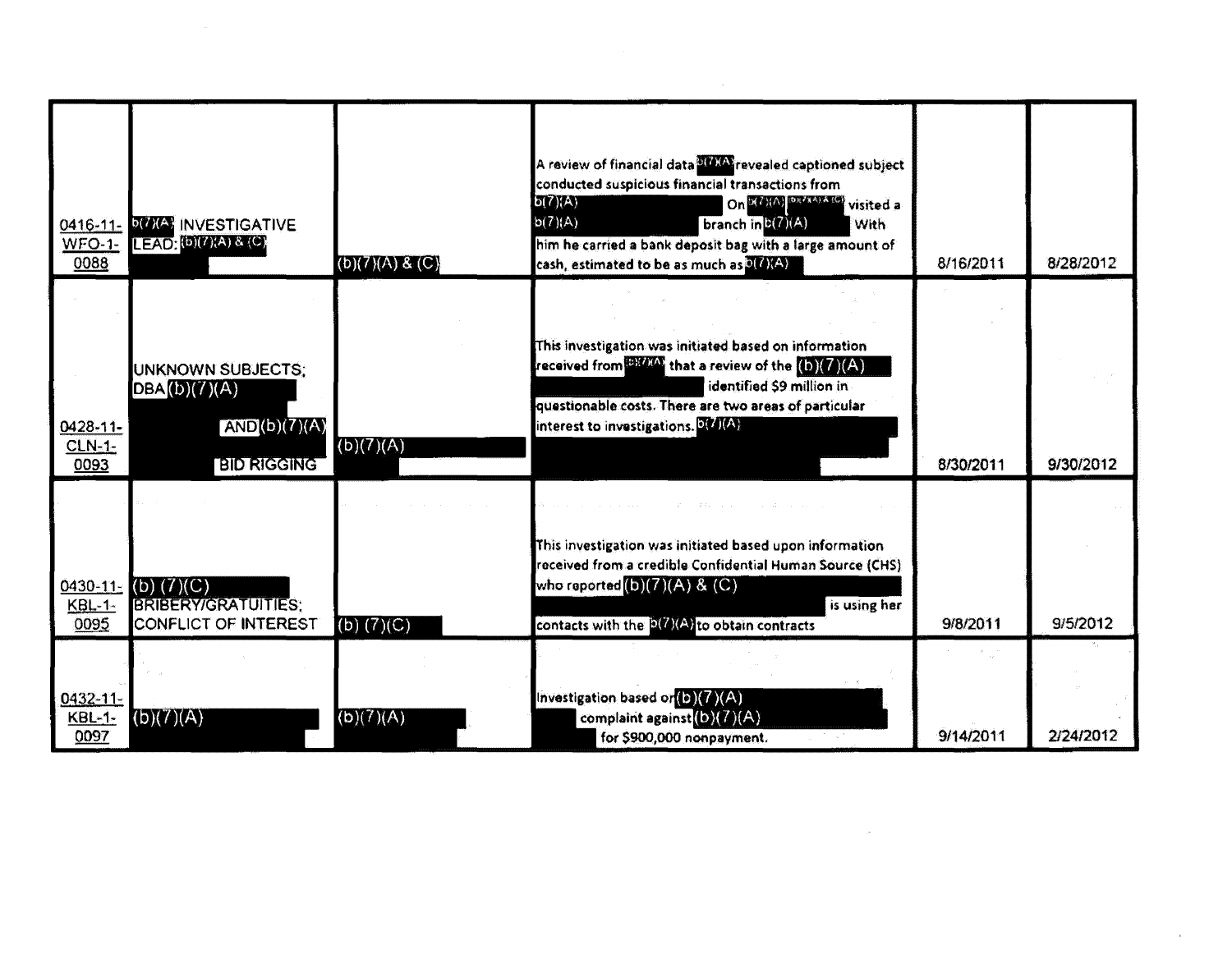| 0223-12-<br><b>WFO-6-</b><br>0107 | $\overline{(b)}$ $\overline{(7)}$ $\overline{(C)}$                               | $(b)$ $(7)(C)$               | Investigation was opened as a Conflict of Interest, 18 USC<br>201, when $(b)$ $(7)(C)$<br>retired from the<br>b(7)(A) in November 2010, contacted Reporting Agent<br>during the course of an investigation into (b) (7) (A)<br>in June 2012 and presented himself as $(b)$ $(7)(C)$<br>requested to know the nature of the<br>investigation and advised that if Reporting Agent submitted<br>the questions of interest to him, he would review the<br>questions and would be willing to cooperate.                                                                                                                    | 7/5/2012   | 10/2/2012  |
|-----------------------------------|----------------------------------------------------------------------------------|------------------------------|-----------------------------------------------------------------------------------------------------------------------------------------------------------------------------------------------------------------------------------------------------------------------------------------------------------------------------------------------------------------------------------------------------------------------------------------------------------------------------------------------------------------------------------------------------------------------------------------------------------------------|------------|------------|
| 0046-10-<br><b>WFO-1-</b><br>0015 | $\overline{b(7)(A) \& C}$<br>b(7)(A)<br><b>BID RIGGING:</b><br><b>CONSPIRACY</b> | (b)(7)(A)<br>(b)(7)(A) 8 (C) | Investigation based upon allegations that<br>while<br>serving as $a(b)(7)(A)$<br>directed a<br>road project contract to (D)(C)(A) & (C) company in July 2009.<br>shared competing bid information with <b>EXTAA S (C)</b><br>and withheld another lower bid from selection officials.<br>gave preferential treatment to WAMA & Obecause<br>(DX/KA) & (C) had previously completed work on D(C)(A).<br>for which he had not been paid. To help WX/KA) & Cirecover<br>the \$65,000 owed to him, <b>BRAKARAN</b> used his authority to<br>ensure that the road project was awarded to <b>[0](2)(A)X-T(9)</b><br>company. | 12/22/2009 | 10/22/2012 |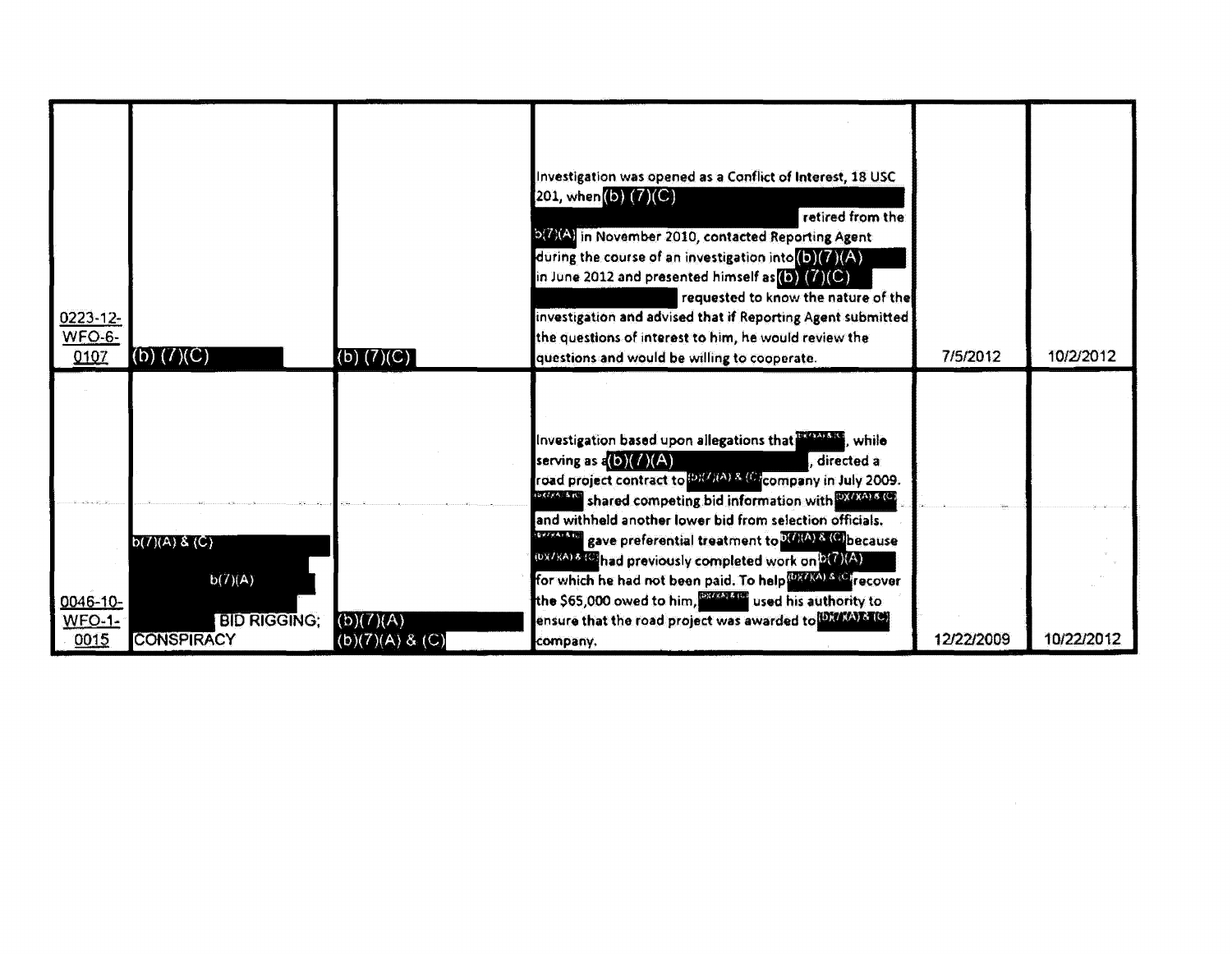| 0069-10-<br><b>WFO-1-</b><br>0025      | UNSUB(S); DBA, j<br>BID<br><b>IRIGGING</b>                  | (b)(7)(A)<br>$(b)(7)(A)$ & $(C)$ <sup>1434</sup> | (b)(7)(A)<br>was a subcontractor of<br>on allowance<br>(b)(7)(A)<br>contract for $(b)(7)(A)$<br>The SIGAR hotline received an e-mail<br>message in which the complainant $o(7)(A)$ & $(C)$<br>stated that conspired with competing bidders on<br>contract solicitation to inflate the amount of the<br>award by over \$1 million. <b>BXXX</b> bid was <b>B(7)(A)</b><br>and<br>the hotline complaint advised the work was done for<br>5(7)(A)<br>by one of the competitive bidders<br>on the proposal. | 2/5/2010  | 10/2/2012  |
|----------------------------------------|-------------------------------------------------------------|--------------------------------------------------|--------------------------------------------------------------------------------------------------------------------------------------------------------------------------------------------------------------------------------------------------------------------------------------------------------------------------------------------------------------------------------------------------------------------------------------------------------------------------------------------------------|-----------|------------|
| 0107-10-<br><b>EGR-1-</b><br>0037      | (b)(7)(A) 8 (C)<br><b>CONTRACT FRAUD:</b><br><b>BRIBERY</b> | $(6)(7)(A)$ & (C)                                | (b)(7)(A) & (C)<br>is<br>believed to have "assisted" numerous Afghan companies to<br>land fuel contracts from Camp DX (RA)                                                                                                                                                                                                                                                                                                                                                                             | 4/5/2010  | 11/13/2012 |
| $0151 - 10 -$<br><b>BAF-1-</b><br>0055 | (b)(7)(A)<br>CONTRACT FRAUD.<br><b>BRIBERY</b>              | (b)(7)(A)                                        | was awarded a contract in 2007 for the construction of<br>(b)(7)(A)<br>and has not completed them as of yet.<br>The deficiencies noted during an inspection indicate<br>fraudulent billing. 5/25/2010 Reopened case                                                                                                                                                                                                                                                                                    | 5/25/2010 | 2/18/2012  |
| 0210-10-<br>$WFO-3-$<br>0064           | (b)(7)(A) 8 (C)<br><b>BRIBERY</b>                           | (b)(7)(A) 8 (C)                                  | b(7)(A) & (C)<br>and was in a position to influence the<br>award of some Bitchereconstruction contracts. After the<br>award of an AF 2M(b)(Z)(A)<br>(DX7)(A) & (C) attempted to solicit \$190,000 from the awarded<br>company (where the informant was employed) as payment<br>for his services.                                                                                                                                                                                                       | 7/19/2010 | 9/25/2012  |

 $\mathcal{L}^{\mathcal{L}}(\mathcal{L}^{\mathcal{L}})$  and  $\mathcal{L}^{\mathcal{L}}(\mathcal{L}^{\mathcal{L}})$  and  $\mathcal{L}^{\mathcal{L}}(\mathcal{L}^{\mathcal{L}})$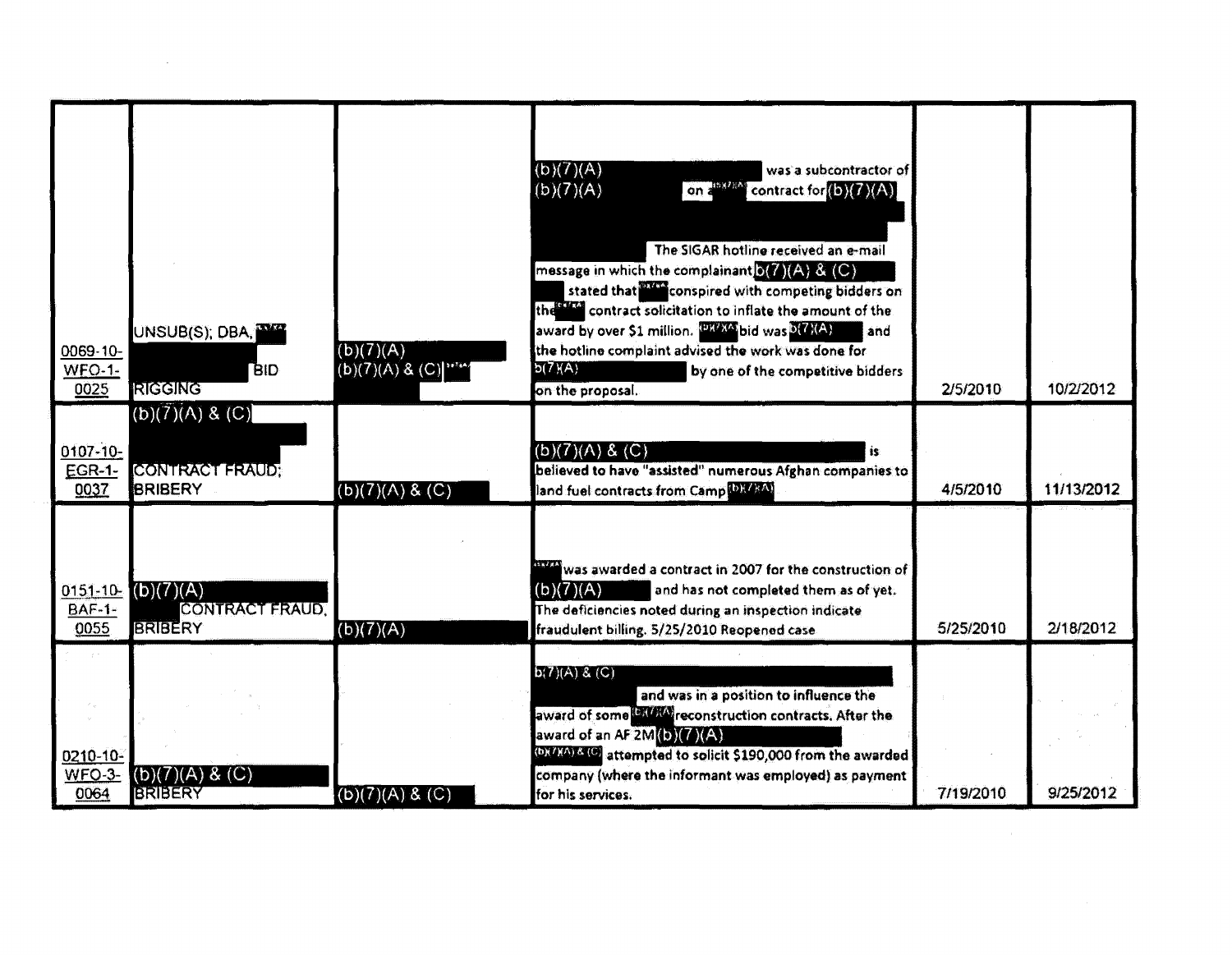| 0222-10-<br><b>BAF-5-</b><br>0067 | UNSUB(S), (D)(7)(A) & (C)<br>STOLENU.S.<br><b>RECONSTRUCTION</b><br>EQUIP, ETC.; TGP                  | $(b)(A) \wedge (C)$    | Conf Source provided extensive information relating to the<br>theft of U.S. Government equipment and supplies in<br>Afghanistan. The CHS provided information relating to an<br>individual named was who was the leader of a large<br>criminal organization specializing in the theft of USG<br>b(7)(A)      | 7/22/2010 | 9/26/2012  |
|-----------------------------------|-------------------------------------------------------------------------------------------------------|------------------------|--------------------------------------------------------------------------------------------------------------------------------------------------------------------------------------------------------------------------------------------------------------------------------------------------------------|-----------|------------|
| 0249-10-<br>$KBL-3$ -<br>0075     | UNSUB(S); $(b)(7)(A) 8 (C)$<br><b>BRIBERY:</b><br><b>CONSPIRACY</b>                                   | (b)(7)(A) 8 (C)        | Subject $(b)(7)(A)$ & $(C)$<br>was caught at Camp<br>(DR/RA) attempting to create fraudulent D(7)(A)<br>signed<br>at Camp (D)(Z)(A)<br>by the US military for (7)(A)                                                                                                                                         | 8/4/2010  | 11/13/2012 |
| 0327-10-<br>$KBL-1-$<br>0084      | $\overline{(b)(7)(A)}$                                                                                | $\overline{(b)(7)(A)}$ | (b)(7)(A)<br>reported that $(b)(7)(A)$<br>was awarded a <sup>(DXZXA)</sup> contract in the amount of<br>\$60 Million which was called the (b) (7) (A)<br>(b)(7)(A) makes numerous allegations of<br>incomplete and poorly constructed canals and roads and<br>progress reports were falsified.               | 9/16/2010 | 9/4/2012   |
| $KBL-1-$<br>0087                  | (b)(7)(A)<br><b>FAILURE TO</b><br>0331-10- PAY AFGHAN SUB-<br><b>CONTRACTOR/BRIBE</b><br>SOLICITATION | $\overline{(b)(7)(A)}$ | (b)(7)(A) & (C)<br>construction<br>company <sup>(D)(7</sup> XA) makes allegations against(D)(7)(A)<br>with regards to a contract. Eight months<br>age <sup>ory c</sup> delivered (b)(7)(A)<br>to FOB DXAXA<br>and after submitting invoices to the FOB (D) (7)(A)<br>contracting office, has yet to be paid. | 9/18/2010 | 2/13/2012  |
| 0260-12-<br>CLN-3-<br>0122        | <b>BRIBE</b><br>(b)(7)(A)<br><b>ALLEGATION</b>                                                        | (b)(7)(A)              | (b)(7)(A) 8 (C)<br>contacted<br>SIGAR about possible corruption relating to $(D)(7)(A)$<br>to manage the $(b)(7)(A)$<br>. According to the<br>complaint, employees of $(b)(7)(A)$<br>were demanding bribe payments from local national<br>truck drivers, in order to gain access to Camp (b) (7) (A)         | 8/7/2012  | 9/29/2012  |